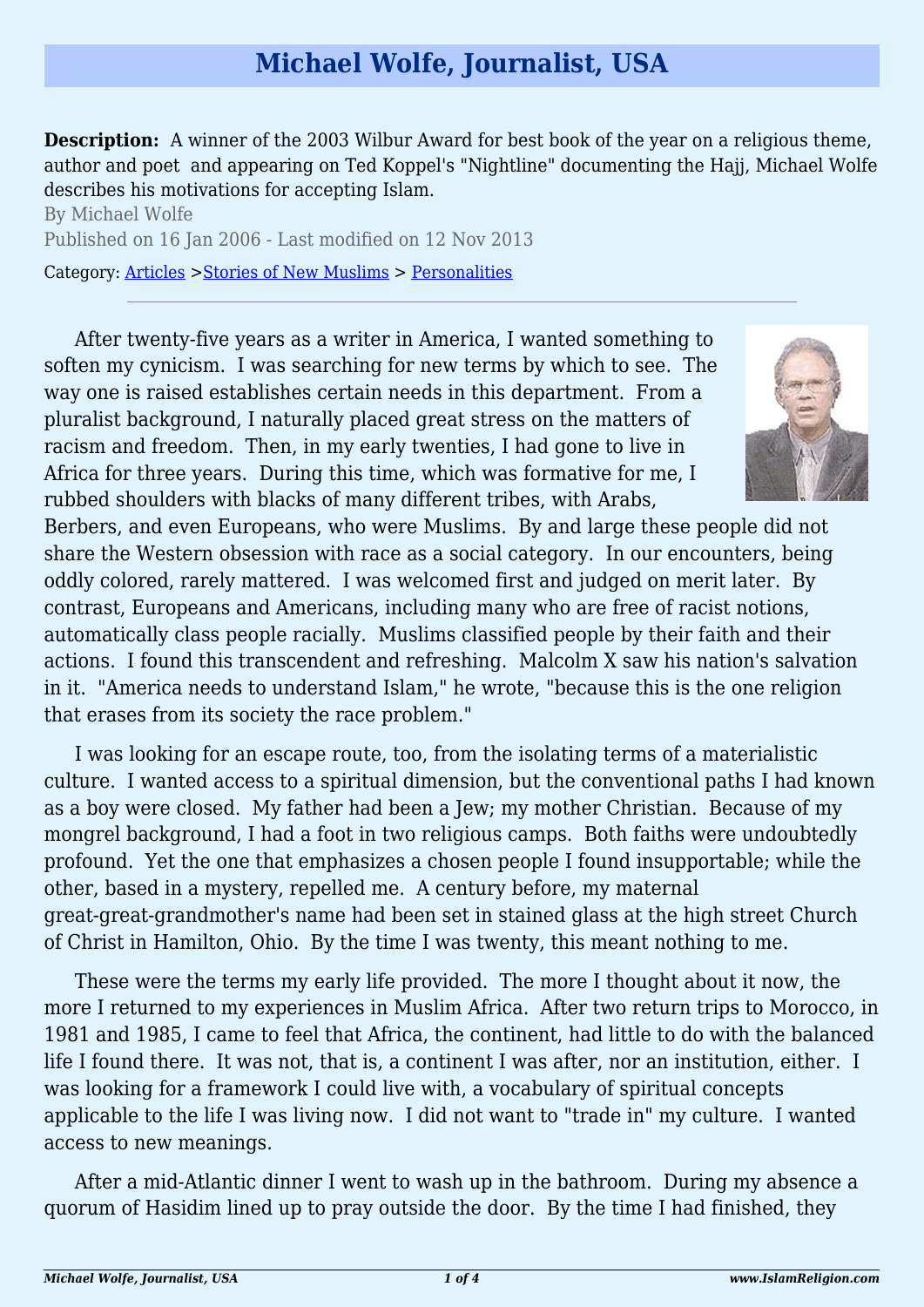were too immersed to notice me. Emerging from the bathroom, I could barely work the handle. Stepping into the aisle was out of the question.

I could only stand with my head thrust into the hallway, staring at the congregation's backs. Holding palm-size prayer books, they cut an impressive figure, tapping the texts on their breastbones as they divined. Little by little the movements grew erratic, like a mild, bobbing form of rock and roll. I watched from the bathroom door until they were finished, then slipped back down the aisle to my seat.

We landed together later that night in Brussels. Reboarding, I found a discarded Yiddish newspaper on a food tray. When the plane took off for Morocco, they were gone.

I do not mean to imply here that my life during this period conformed to any grand design. In the beginning, around 1981, I was driven by curiosity and an appetite for travel. My favorite place to go, when I had the money, was Morocco. When I could not travel, there were books. This fascination brought me into contact with a handful of writers driven to the exotic, authors capable of sentences like this, by Freya Stark:

"The perpetual charm of Arabia is that the traveler finds his level there simply as a human being; the people's directness, deadly to the sentimental or the pedantic, like the less complicated virtues; and the pleasantness of being liked for oneself might, I think, be added to the five reasons for travel given me by Sayyid Abdulla, the watchmaker; "to leave one's troubles behind one; to earn a living; to acquire learning; to practice good manners; and to meet honorable men".

I could not have drawn up a list of demands, but I had a fair idea of what I was after. The religion I wanted should be to metaphysics as metaphysics is to science. It would not be confined by a narrow rationalism or traffic in mystery to please its priests. There would be no priests, no separation between nature and things sacred. There would be no war with the flesh, if I could help it. Sex would be natural, not the seat of a curse upon the species. Finally, I did want a ritual component, daily routine to sharpen the senses and discipline my mind. Above all, I wanted clarity and freedom. I did not want to trade away reason simply to be saddled with a dogma.

The more I learned about Islam, the more it appeared to conform to what I was after.

Most of the educated Westerners I knew around this time regarded any strong religious climate with suspicion. They classified religion as political manipulation, or they dismissed it as a medieval concept, projecting upon it notions from their European past.

It was not hard to find a source for their opinions. A thousand years of Western history had left us plenty of fine reasons to regret a path that led through so much ignorance and slaughter. From the Children's Crusade and the Inquisition to the transmogrified faiths of nazism and communism during our century, whole countries have been exhausted by belief. Nietzsche's fear, that the modern nation-state would become a substitute religion, has proved tragically accurate. Our century, it seemed to me, was ending in an age beyond belief, which believers inhabited as much as agnostics.

Regardless of church affiliation, secular humanism is the air westerners breathe, the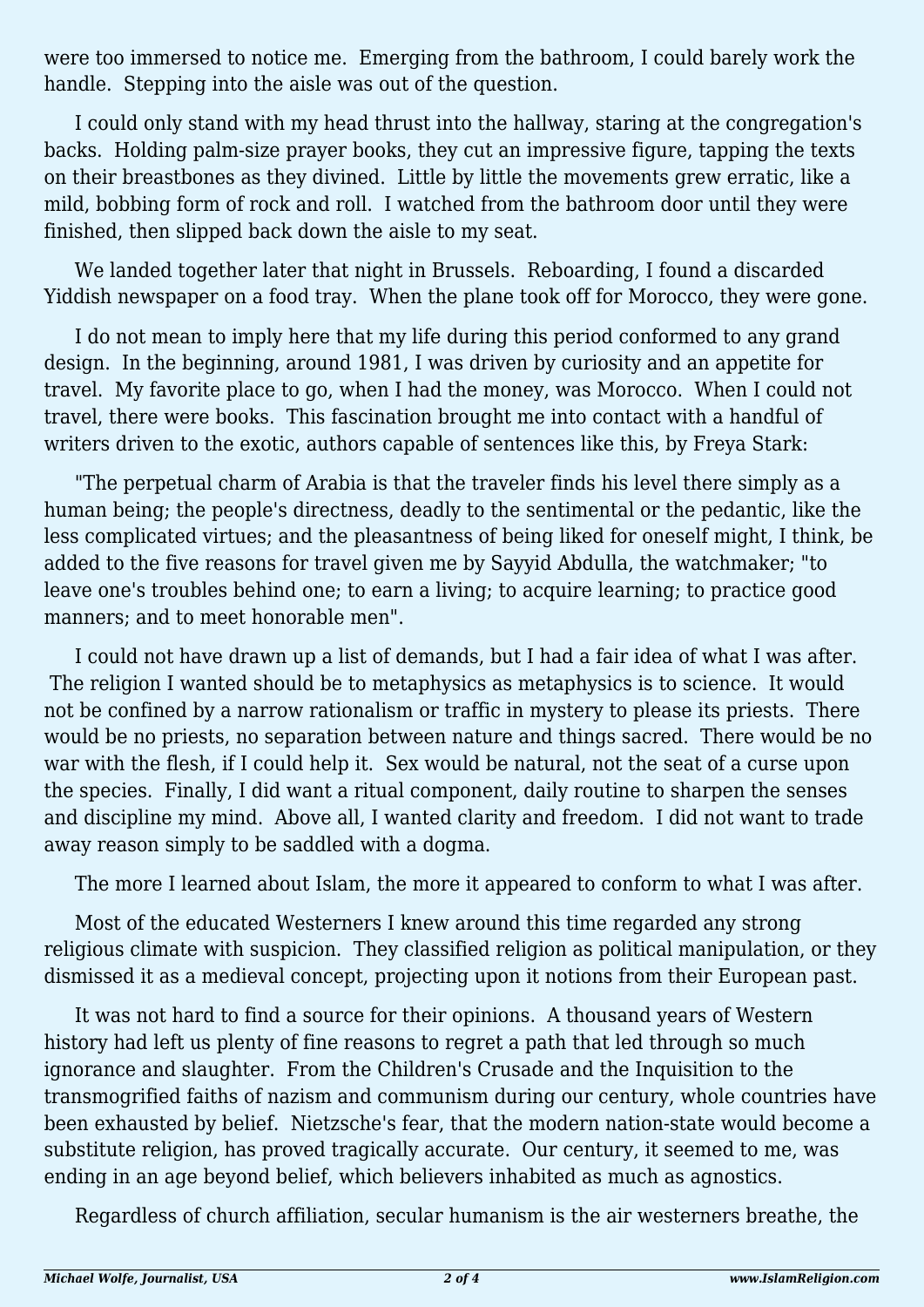lens we gaze through. Like any world view, this outlook is pervasive and transparent. It forms the basis of our broad identification with democracy and with the pursuit of freedom in all its countless and beguiling forms. Immersed in our shared preoccupations, one may easily forget that other ways of life exist on the same planet.

At the time of my trip, for instance, 650 million Muslims with a majority representation in forty-four countries adhered to the formal teachings of Islam. In addition, about 400 million more were living as minorities in Europe, Asia and the Americas. Assisted by postcolonial economics, Islam has become in a matter of thirty years a major faith in Western Europe. Of the world's great religions, Islam alone was adding to its fold.

My politicized friends were dismayed by my new interest. They all but universally confused Islam with the machinations of half a dozen middle eastern tyrants. The books they read, the new broadcasts they viewed depicted the faith as a set of political functions. Almost nothing was said of its spiritual practice. I liked to quote Mae West to them: "Anytime you take religion for a joke, the laugh's on you."

Historically, a Muslim sees Islam as the final, matured expression of an original religion reaching back to Adam. It is as resolutely monotheistic as Judaism, whose major Prophets Islam reveres as links in a progressive chain, culminating in Jesus and Muhammad, peace be upon them. Essentially a message of renewal, Islam has done its part on the world stage to return the forgotten taste of life's lost sweetness to millions of people. Its book, the Quran, caused Goethe to remark, "You see, this teaching never fails; with all our systems, we cannot go, and generally speaking no man can go, further.

Traditional Islam is expressed through the practice of five pillars. Declaring one's faith, prayer, charity, and fasting are activities pursued repeatedly throughout one's life. Conditions permitting, each Muslim is additionally charged with undertaking a pilgrimage to Mecca once in a lifetime. The Arabic term for this fifth rite is Hajj. Scholars relate the word to the concept of 'qasd', "aspiration," and to the notion of men and women as travelers on earth. In Western religions, pilgrimage is a vestigial tradition, a quaint, folkloric concept commonly reduced to metaphor. Among Muslims, on the other hand, the Hajj embodies a vital experience for millions of new pilgrims every year. In spite of the modern content of their lives, it remains an act of obedience, a profession of belief, and the visible expression of a spiritual community. For a majority of Muslims the Hajj is an ultimate goal, the trip of a lifetime.

As a convert, I felt obliged to go to Makkah. As an addict to travel I could not imagine a more compelling goal.

The annual, month-long fast of Ramadan precedes the Hajj by about one hundred days. These two rites form a period of intensified awareness in Muslim society. I wanted to put this period to use. I had read about Islam; I [attended] a Mosque near my home in California; I had started a practice. Now I hoped to deepen what I was learning by submerging myself in a religion where Islam infuses every aspect of existence.

I planned to begin in Morocco, because I knew that country well and because it followed traditional Islam and was fairly stable. The last place I wanted to start was in a